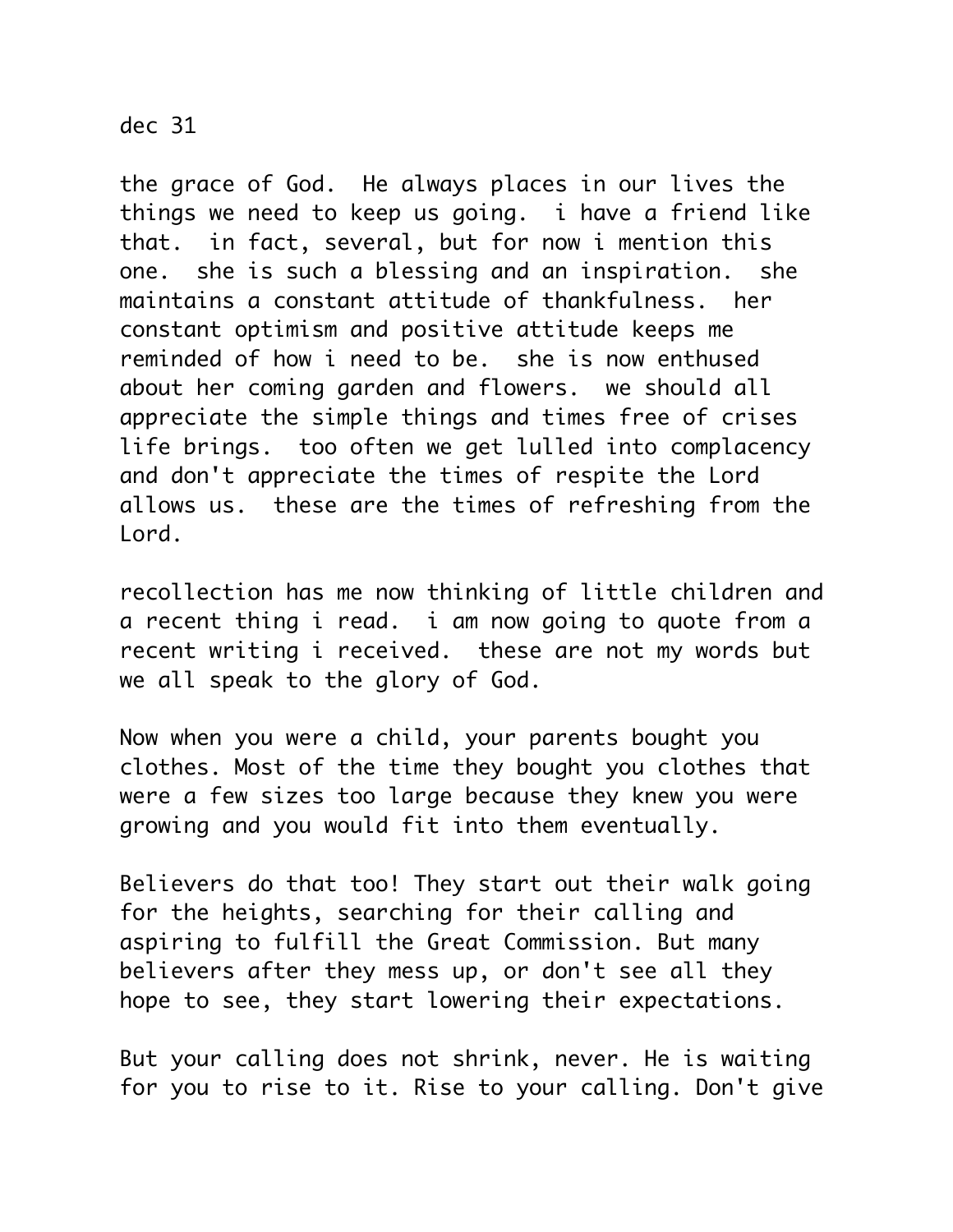up the calling, give up the doubt. Believe what God's plans are for your future. Believe a few sizes bigger than you are. Believe you will become a person of victory, of righteousness, a person of the Spirit, of joy, of purity, of unstoppable love, walking in the power of the resurrection, because God will only give you a calling that is perfectly tailored a few sizes too big.

can we grow into what God sees in each of us. don't give up the calling, give up the doubt! what a powerful statement and testament to the power of faith. keep knowing that God can even use those stumbles and missteps we make. they did not take Him by surprise. He knew about them before we even made them. there is no defeat in God. there is no failure. all we have to do is keep the faith and give Him our best.

i repent of feeling down yesterday. the only time we fall short is when we entertain the thoughts the enemy would feed us. throw them back at him.

i got up early this morning and spent some time with the Lord. i don't know if my prayers of tears do more with God or not. i often think He gets tired of watching me cry but there is so much pain and suffering in the world. so many fellows in this walk who need our prayers, and even our tears.

we must let our little candle bring light to the darkness. and from our flame others may light their torch. as others share their light, more will be lit. it's like that tiny, single seed that produces much. if we will just light that one candle, plant that one